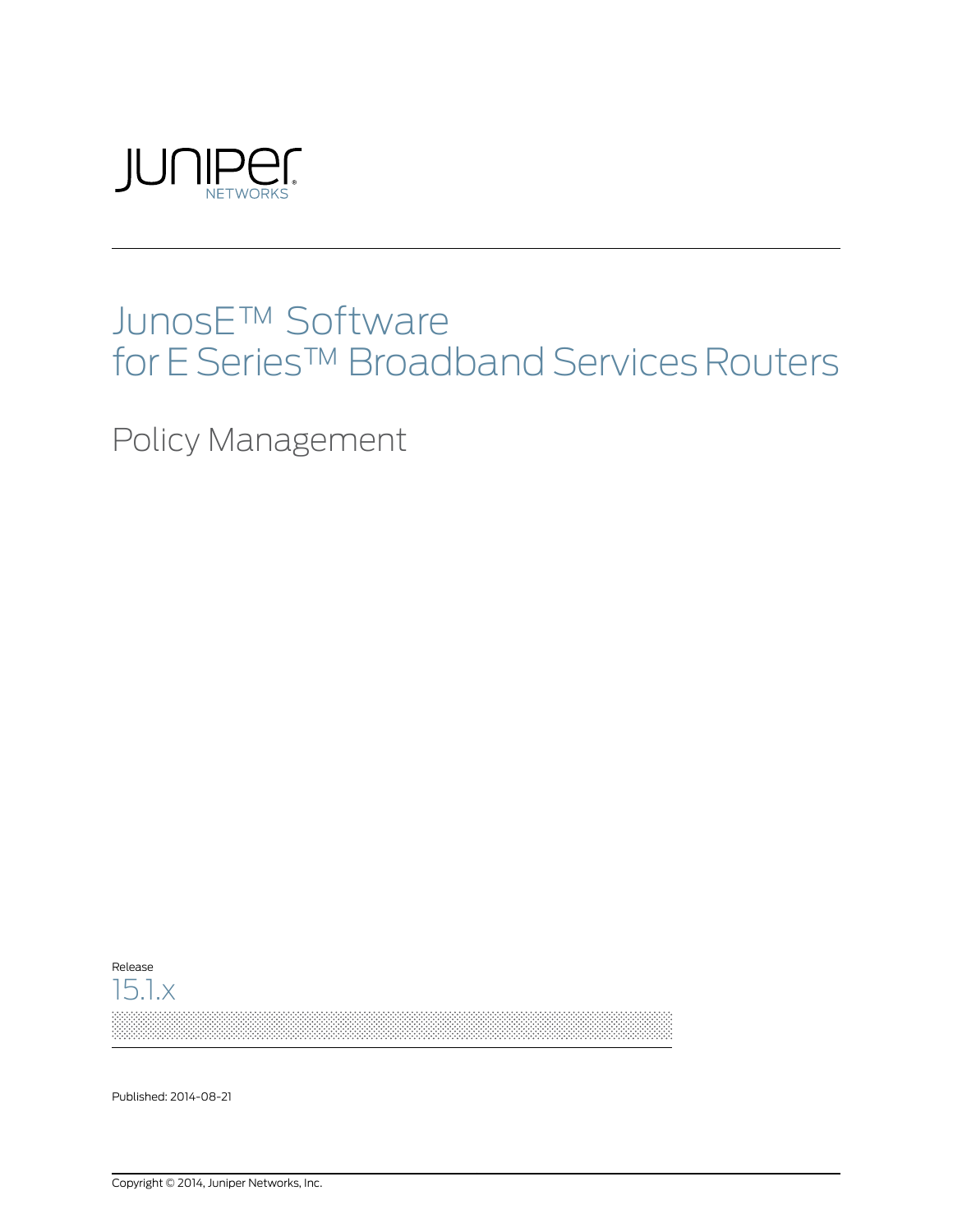Juniper Networks, Inc. 1194 North Mathilda Avenue Sunnyvale, California 94089 USA 408-745-2000 www.juniper.net

Copyright © 2014, Juniper Networks, Inc. All rights reserved.

Juniper Networks, Junos, Steel-Belted Radius, NetScreen, and ScreenOS are registered trademarks of Juniper Networks, Inc. in the United States and other countries. The Juniper Networks Logo, the Junos logo, and JunosE are trademarks of Juniper Networks, Inc. All other trademarks, service marks, registered trademarks, or registered service marks are the property of their respective owners.

Juniper Networks assumes no responsibility for any inaccuracies in this document. Juniper Networks reserves the right to change, modify, transfer, or otherwise revise this publication without notice.

*JunosE™ Software for E Series™ Broadband Services Routers Policy Management* Release 15.1.x Copyright © 2014, Juniper Networks, Inc. All rights reserved.

Revision History August 2014—FRS JunosE 15.1.x

The information in this document is current as of the date on the title page.

#### YEAR 2000 NOTICE

Juniper Networks hardware and software products are Year 2000 compliant. Junos OS has no known time-related limitations through the year 2038. However, the NTP application is known to have some difficulty in the year 2036.

#### SOFTWARE LICENSE

The terms and conditions for using this software are described in the software license contained in the acknowledgment to your purchase order or, to the extent applicable, to any reseller agreement or end-user purchase agreement executed between you and Juniper Networks. By using this software, you indicate that you understand and agree to be bound by those terms and conditions.

Generally speaking, the software license restricts the manner in which you are permitted to use the software and may contain prohibitions against certain uses. The software license may state conditions under which the license is automatically terminated. You should consult the license for further details.

For complete product documentation, please see the Juniper Networks Web site at www.juniper.net/techpubs.

#### END USER LICENSE AGREEMENT

The Juniper Networks product that is the subject of this technical documentation consists of (or is intended for use with) Juniper Networks software. Use of such software is subject to the terms and conditions of the End User License Agreement ("EULA") posted at <http://www.juniper.net/support/eula.html>. By downloading, installing or using such software, you agree to the terms and conditions of that EULA.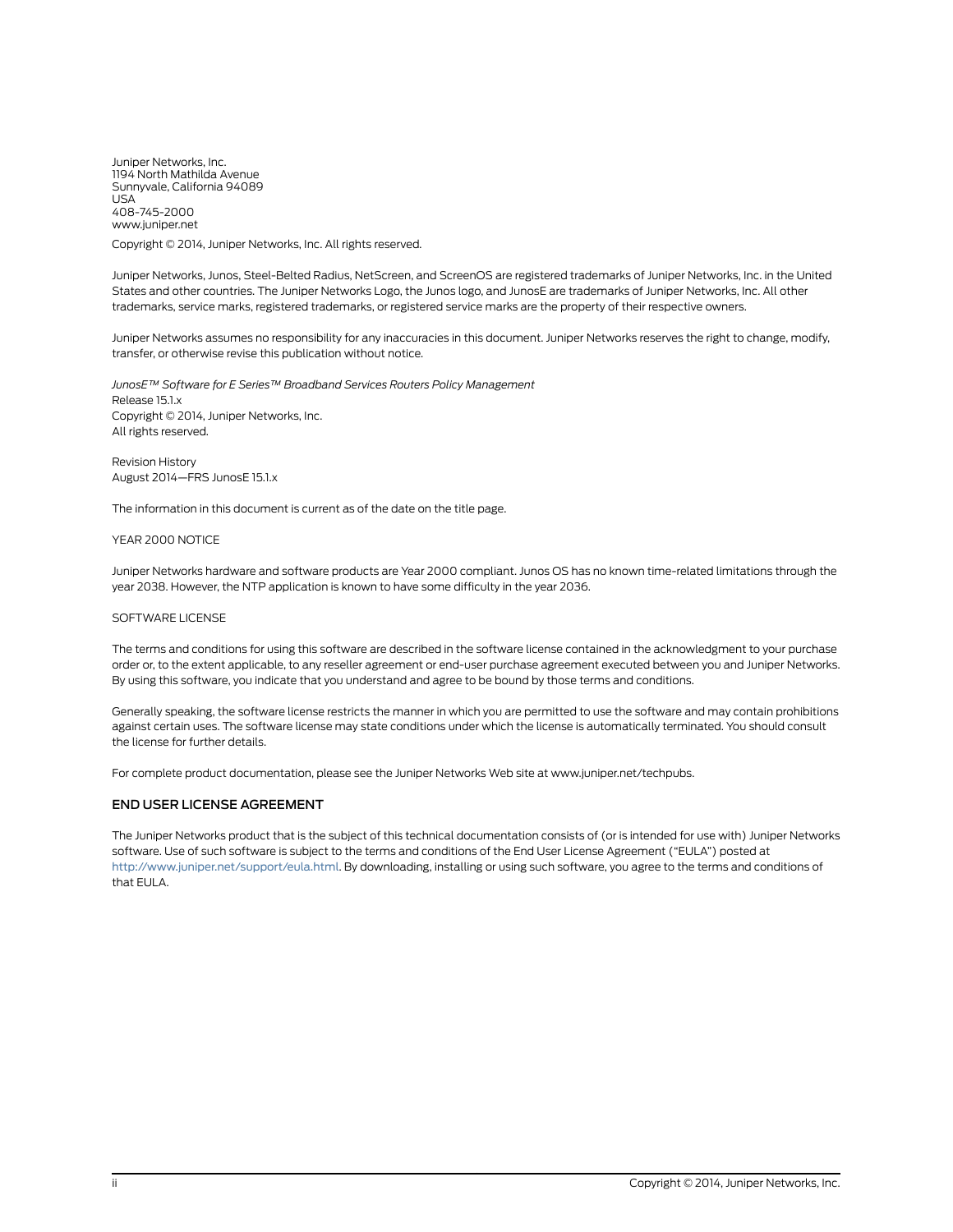# Table of Contents

|                  | Opening a Case with JTAC $\ldots$ , $\ldots$ , $\ldots$ , $\ldots$ , $\ldots$ , $\ldots$ , $\ldots$ , $\ldots$ , $\ldots$ |
|------------------|---------------------------------------------------------------------------------------------------------------------------|
| Part 1           | Overview                                                                                                                  |
| Chapter 1        |                                                                                                                           |
|                  |                                                                                                                           |
| <b>Chapter 2</b> |                                                                                                                           |
|                  |                                                                                                                           |
| Part 2           | Configuration                                                                                                             |
| <b>Chapter 3</b> |                                                                                                                           |
|                  |                                                                                                                           |
| Part 3           | Administration                                                                                                            |
| <b>Chapter 4</b> |                                                                                                                           |
|                  |                                                                                                                           |
| Part 4           | Index                                                                                                                     |
|                  |                                                                                                                           |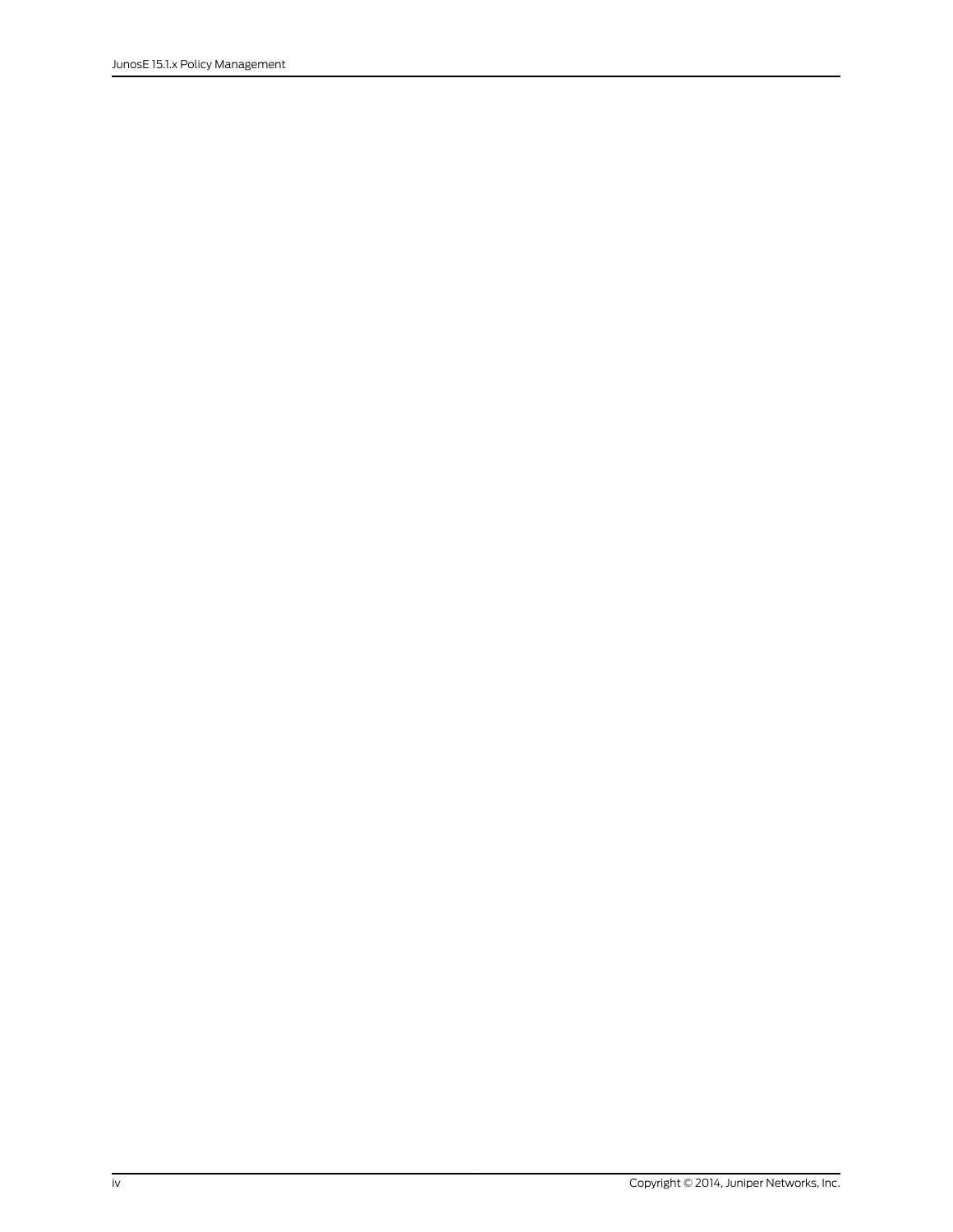# List of Tables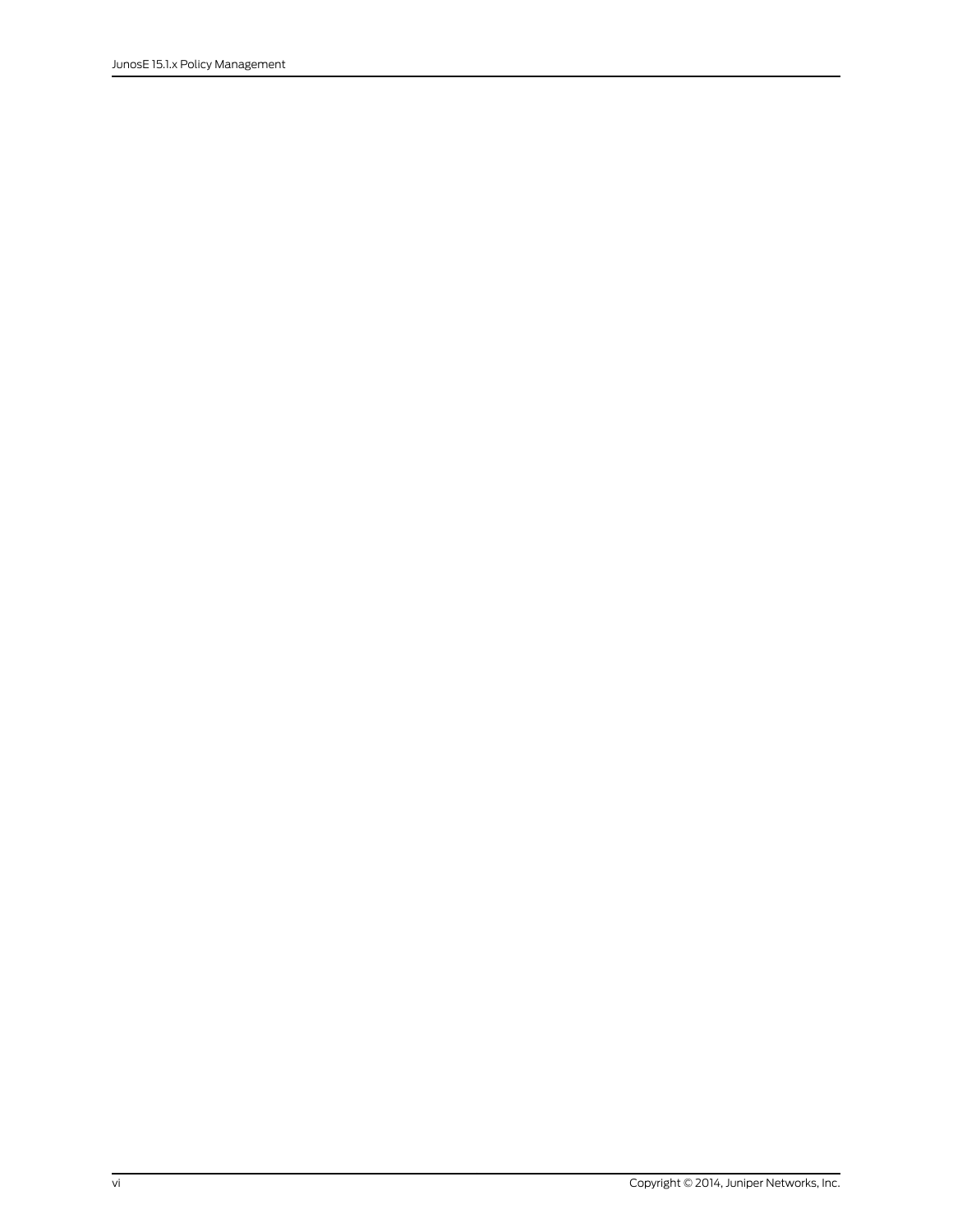# <span id="page-6-0"></span>About the Documentation

- E Series and JunosE [Documentation](#page-6-1) and Release Notes on [page](#page-6-1) vii
- [Audience](#page-6-2) on [page](#page-6-2) vii
- E Series and JunosE Text and Syntax [Conventions](#page-6-3) on [page](#page-6-3) vii
- Obtaining [Documentation](#page-8-0) on [page](#page-8-0) ix
- [Documentation](#page-8-1) Feedback on [page](#page-8-1) ix
- [Requesting](#page-9-0) Technical Support on [page](#page-9-0) x

### <span id="page-6-1"></span>E Series and JunosE Documentation and Release Notes

For a list of related JunosE documentation, see <http://www.juniper.net/techpubs/software/index.html>.

If the information in the latest release notes differs from the information in the documentation, follow the *JunosE Release Notes.*

To obtain the most current version of all Juniper Networks ® technical documentation, see the product documentation page on the Juniper Networks website at <http://www.juniper.net/techpubs/>.

## <span id="page-6-3"></span><span id="page-6-2"></span>Audience

<span id="page-6-4"></span>This guide is intended for experienced system and network specialists working with Juniper Networks E Series Broadband Services Routers in an Internet access environment.

### E Series and JunosE Text and Syntax Conventions

[Table](#page-7-0) 1 on page viii defines notice icons used in this documentation.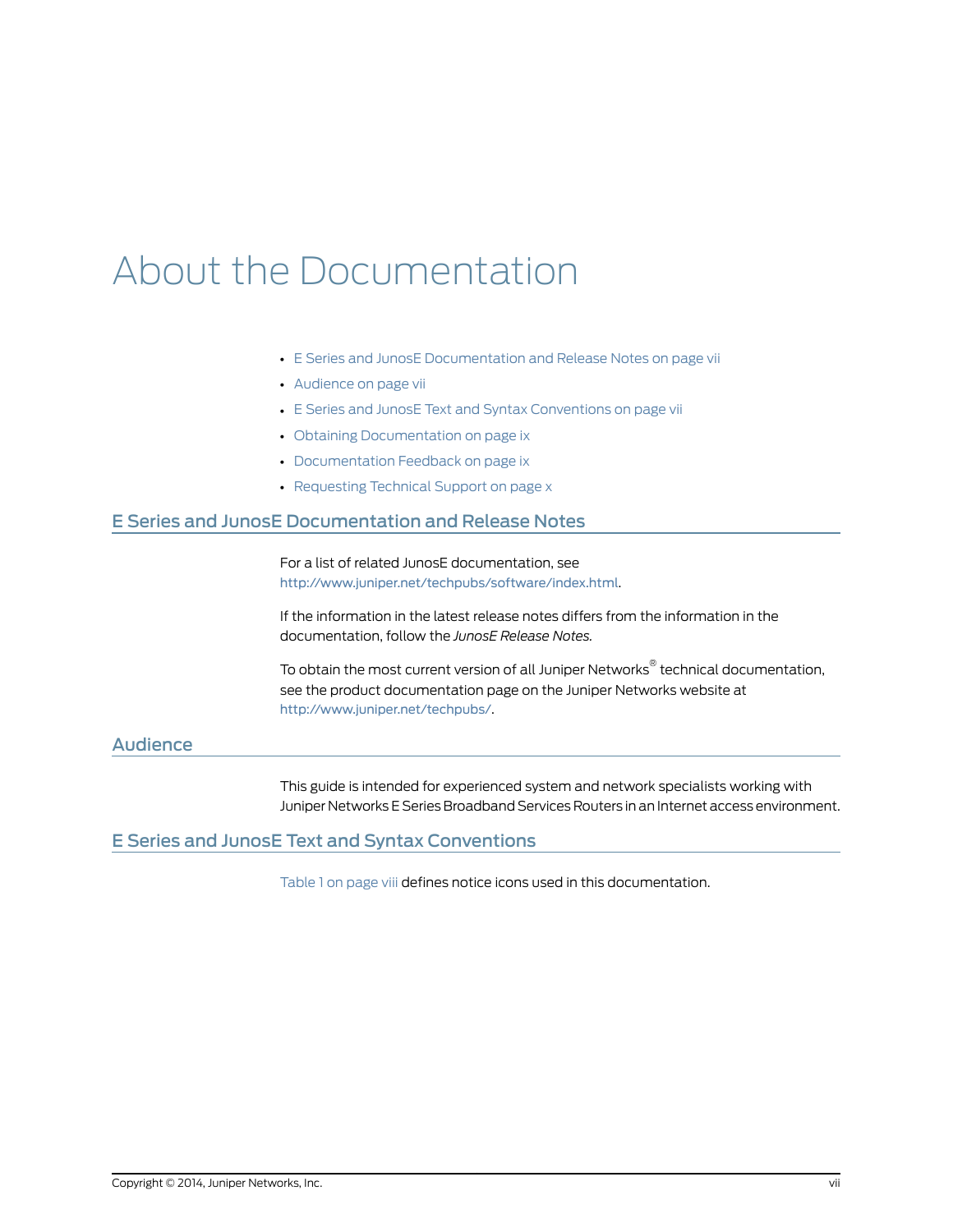## <span id="page-7-0"></span>Table 1: Notice Icons

| Icon | Meaning            | Description                                                                 |
|------|--------------------|-----------------------------------------------------------------------------|
|      | Informational note | Indicates important features or instructions.                               |
|      | Caution            | Indicates a situation that might result in loss of data or hardware damage. |
|      | Warning            | Alerts you to the risk of personal injury or death.                         |
|      | Laser warning      | Alerts you to the risk of personal injury from a laser.                     |
|      | Tip                | Indicates helpful information.                                              |
|      | Best practice      | Alerts you to a recommended use or implementation.                          |

<span id="page-7-2"></span><span id="page-7-1"></span>[Table](#page-7-1) 2 on page viii defines text and syntax conventions that we use throughout the E Series and JunosE documentation.

## Table 2: Text and Syntax Conventions

| Convention                 | <b>Description</b>                                                                                   | <b>Examples</b>                                                                                                             |
|----------------------------|------------------------------------------------------------------------------------------------------|-----------------------------------------------------------------------------------------------------------------------------|
| Bold text like this        | Represents commands and keywords in text.                                                            | • Issue the clock source command.<br>• Specify the keyword $exp\text{-}msg$ .                                               |
| Bold text like this        | Represents text that the user must type.                                                             | host1(config)#traffic class low-loss1                                                                                       |
| Fixed-width text like this | Represents information as displayed on your<br>terminal's screen.                                    | host1#show ip ospf 2                                                                                                        |
|                            |                                                                                                      | Routing Process OSPF 2 with Router<br>$ID$ 5.5.0.250                                                                        |
|                            |                                                                                                      | Router is an Area Border Router<br>(ABR)                                                                                    |
| Italic text like this      | • Emphasizes words.<br>· Identifies variables.<br>• Identifies chapter, appendix, and book<br>names. | • There are two levels of access: user and<br>privileged.<br>• clusterId, ipAddress.<br>• Appendix A, System Specifications |
|                            |                                                                                                      |                                                                                                                             |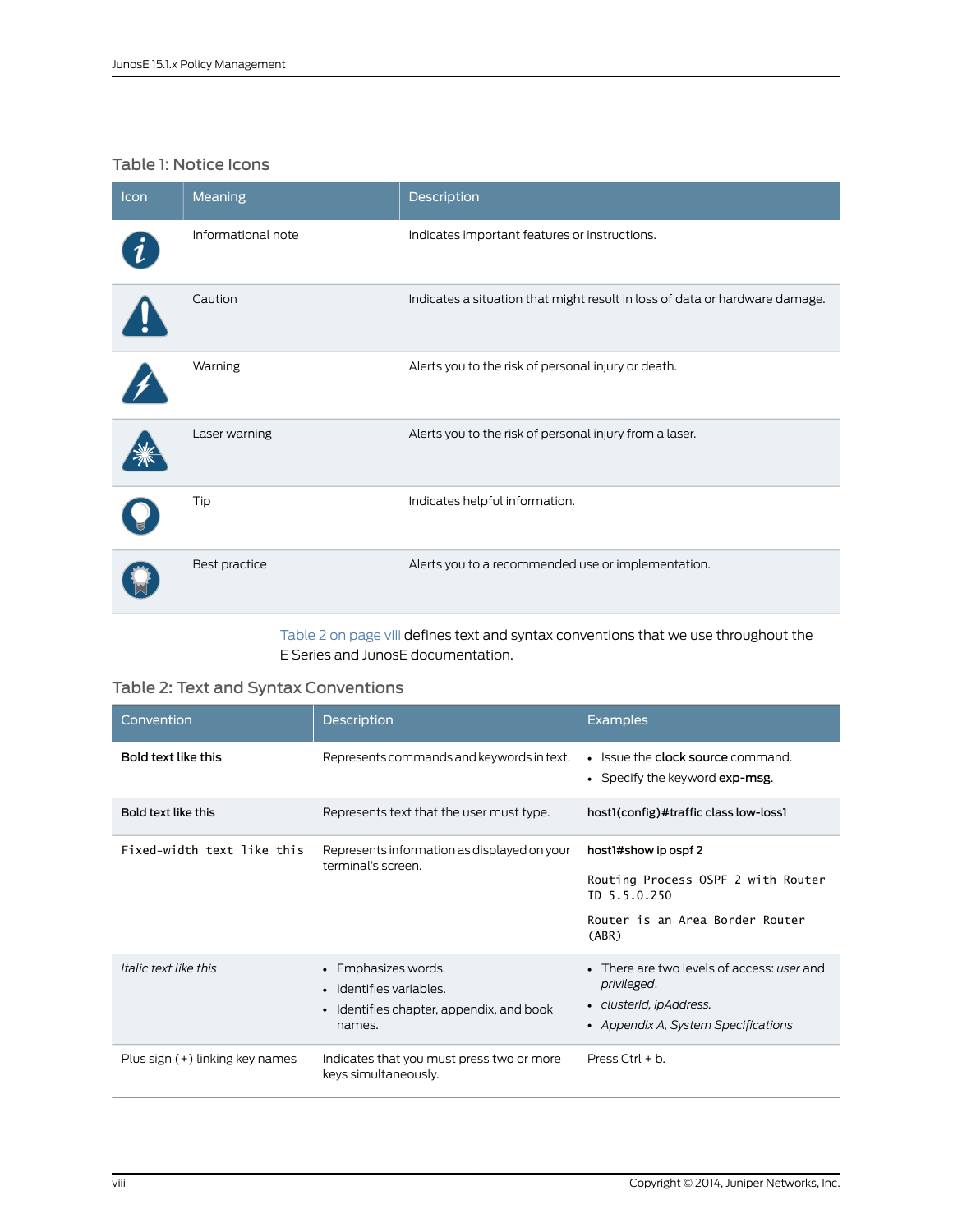| Convention                                        | <b>Description</b>                                                                                                                                                       | <b>Examples</b>                                                             |
|---------------------------------------------------|--------------------------------------------------------------------------------------------------------------------------------------------------------------------------|-----------------------------------------------------------------------------|
| Syntax Conventions in the Command Reference Guide |                                                                                                                                                                          |                                                                             |
| Plain text like this                              | Represents keywords.                                                                                                                                                     | terminal length                                                             |
| Italic text like this                             | Represents variables.                                                                                                                                                    | mask, accessListName                                                        |
| (pipe symbol)                                     | Represents a choice to select one keyword<br>or variable to the left or to the right of this<br>symbol. (The keyword or variable can be<br>either optional or required.) | diagnostic   line                                                           |
| [] (brackets)                                     | Represent optional keywords or variables.                                                                                                                                | [internal   external ]                                                      |
| []* (brackets and asterisk)                       | Represent optional keywords or variables<br>that can be entered more than once.                                                                                          | $\lceil$ level $\rceil$ level $\lceil$ l $\rceil$ $\rceil$                  |
| $\{ \}$ (braces)                                  | Represent required keywords or variables.                                                                                                                                | $\{$ permit $ $ deny $\}$ $\{$ in $ $ out $\}$<br>{ clusterId \ ipAddress } |

### Table 2: Text and Syntax Conventions *(continued)*

### <span id="page-8-0"></span>Obtaining Documentation

To obtain the most current version of all Juniper Networks technical documentation, see the Technical Documentation page on the Juniper Networks website at <http://www.juniper.net/>.

To download complete sets of technical documentation to create your own documentation CD-ROMs or DVD-ROMs, see the Portable Libraries page at

#### <http://www.juniper.net/techpubs/resources/index.html>

<span id="page-8-2"></span>Copies of the Management Information Bases (MIBs) for a particular software release are available for download in the software image bundle from the Juniper Networks website at <http://www.juniper.net/>.

### <span id="page-8-1"></span>Documentation Feedback

We encourage you to provide feedback, comments, and suggestions so that we can improve the documentation to better meet your needs. Send your comments to [techpubs-comments@juniper.net](mailto:techpubs-comments@juniper.net?subject=), or fill out the documentation feedback form at <https://www.juniper.net/cgi-bin/docbugreport/>. If you are using e-mail, be sure to include the following information with your comments:

- Document or topic name
- URL or page number
- Software release version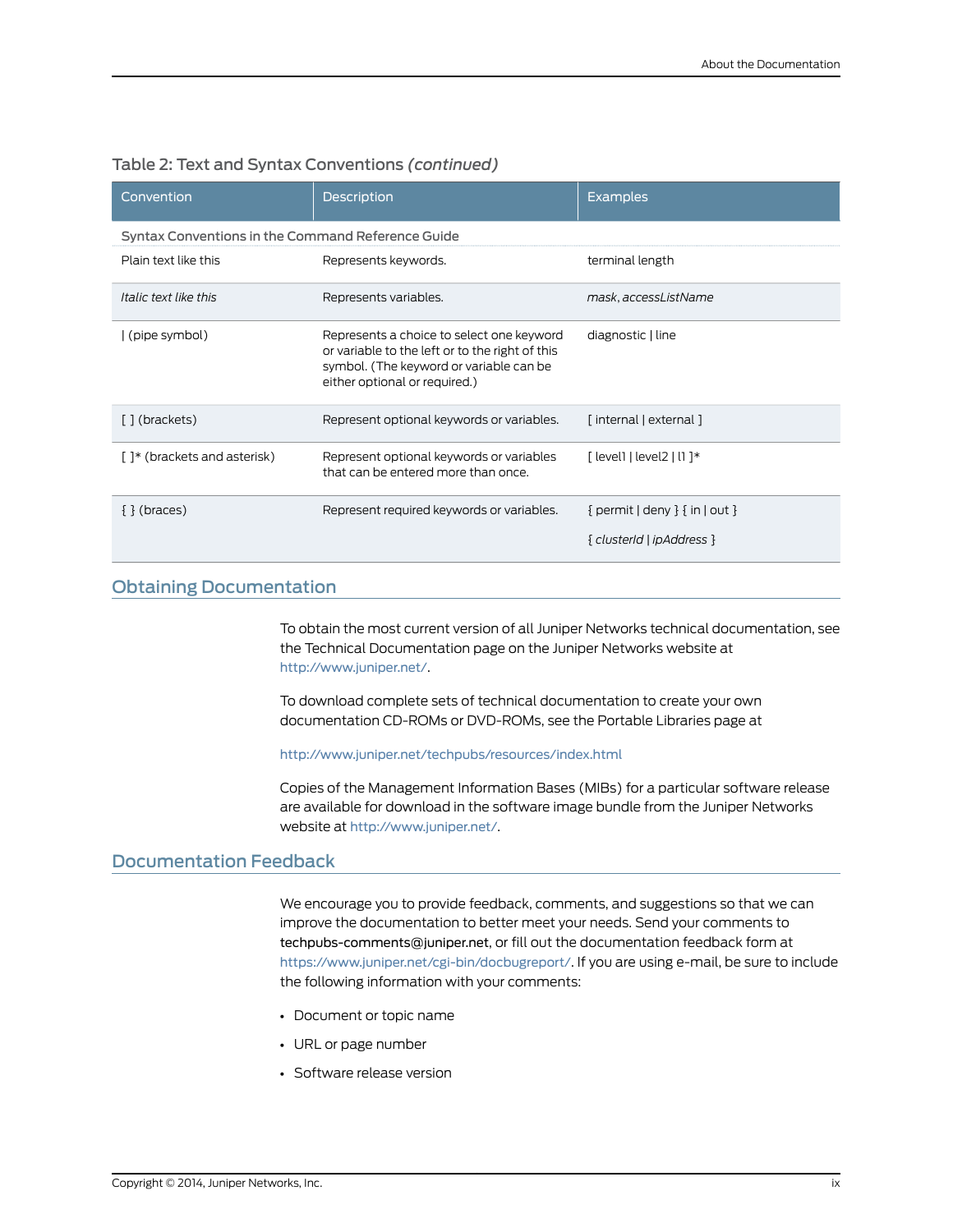### <span id="page-9-0"></span>Requesting Technical Support

<span id="page-9-3"></span>Technical product support is available through the Juniper Networks Technical Assistance Center (JTAC). If you are a customer with an active J-Care or JNASC support contract, or are covered under warranty, and need post-sales technical support, you can access our tools and resources online or open a case with JTAC.

- JTAC policies—For a complete understanding of our JTAC procedures and policies, review the *JTAC User Guide* located at <http://www.juniper.net/us/en/local/pdf/resource-guides/7100059-en.pdf>.
- Product warranties—For product warranty information, visit <http://www.juniper.net/support/warranty/>.
- JTAC hours of operation—The JTAC centers have resources available 24 hours a day, 7 days a week, 365 days a year.

#### <span id="page-9-1"></span>Self-Help Online Tools and Resources

For quick and easy problem resolution, Juniper Networks has designed an online self-service portal called the Customer Support Center (CSC) that provides you with the following features:

- Find CSC offerings: <http://www.juniper.net/customers/support/>
- Search for known bugs: <http://www2.juniper.net/kb/>
- Find product documentation: <http://www.juniper.net/techpubs/>
- Find solutions and answer questions using our Knowledge Base: <http://kb.juniper.net/>
- Download the latest versions of software and review release notes: <http://www.juniper.net/customers/csc/software/>
- Search technical bulletins for relevant hardware and software notifications: <http://kb.juniper.net/InfoCenter/>
- Join and participate in the Juniper Networks Community Forum: <http://www.juniper.net/company/communities/>
- Open a case online in the CSC Case Management tool: <http://www.juniper.net/cm/>

To verify service entitlement by product serial number, use our Serial Number Entitlement (SNE) Tool: <https://tools.juniper.net/SerialNumberEntitlementSearch/>

#### <span id="page-9-2"></span>Opening a Case with JTAC

You can open a case with JTAC on the Web or by telephone.

- Use the Case Management tool in the CSC at <http://www.juniper.net/cm/>.
- Call 1-888-314-JTAC (1-888-314-5822 toll-free in the USA, Canada, and Mexico).

For international or direct-dial options in countries without toll-free numbers, see <http://www.juniper.net/support/requesting-support.html>.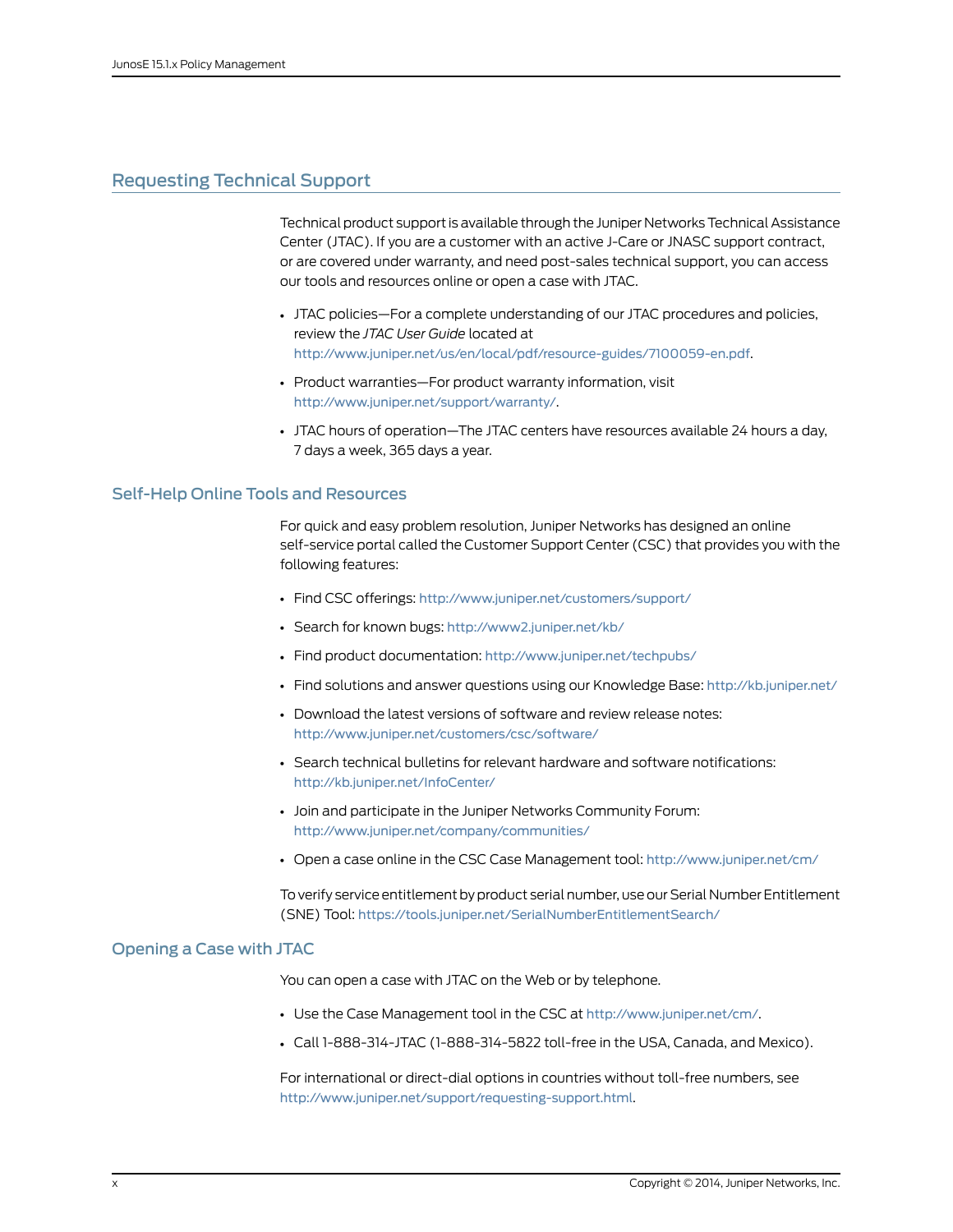<span id="page-10-0"></span>PART 1

# **Overview**

- How Policy [Management](#page-12-0) Works on [page](#page-12-0) 3
- Hardware [Requirements](#page-16-0) on [page](#page-16-0) 7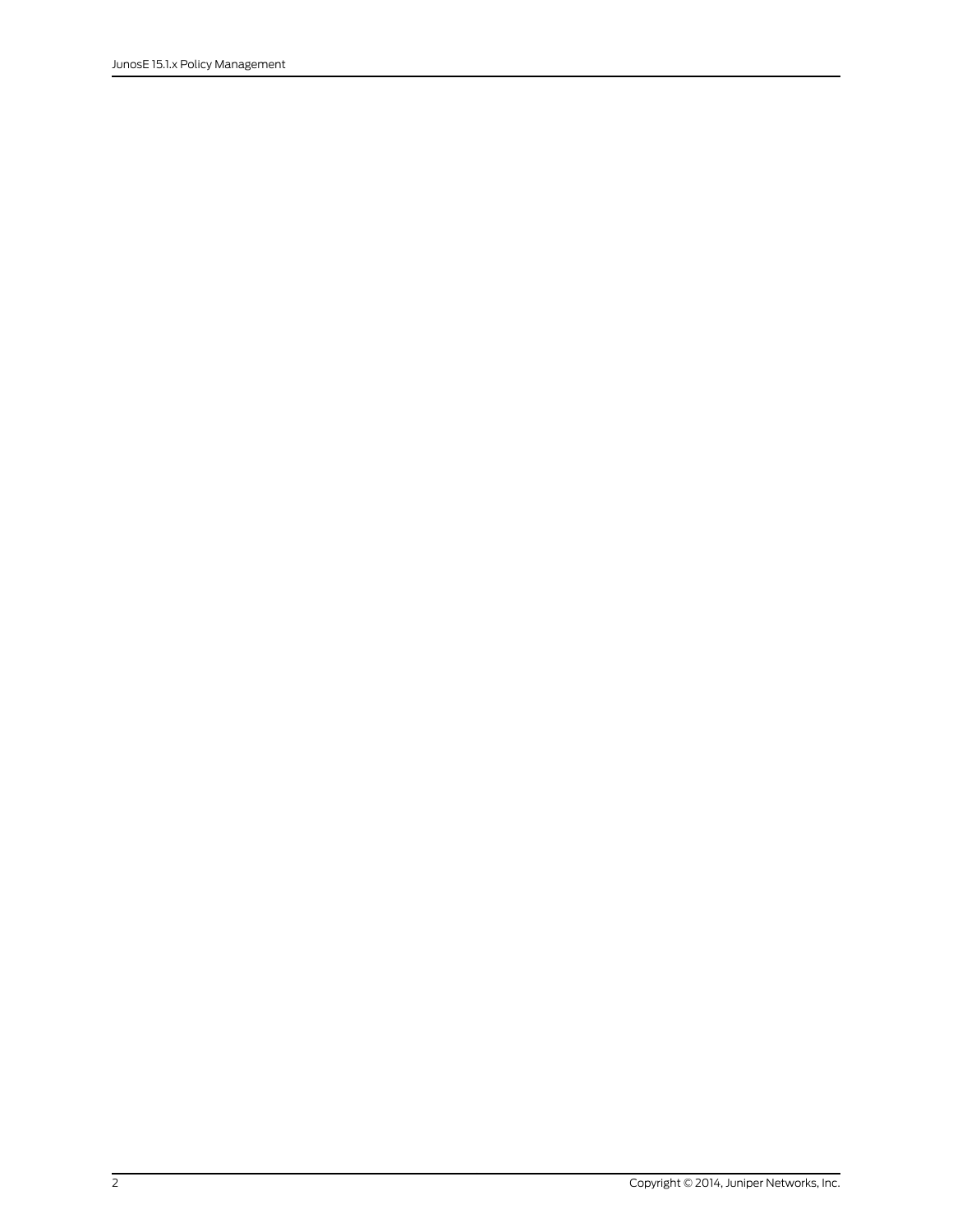# <span id="page-12-0"></span>How Policy Management Works

- Policy [Management](#page-12-1) Overview on [page](#page-12-1) 3
- [Description](#page-14-0) of a Policy on [page](#page-14-0) 5
- <span id="page-12-2"></span>• Policy [References](#page-14-1) on [page](#page-14-1) 5

### <span id="page-12-1"></span>Policy Management Overview

This chapter introduces policy-based routing management on E Series routers. Policy management enables you to configure, manage, and monitor policies that selectively cause packets to take different paths without requiring a routing table lookup. The JunosE Software's packet-mirroring feature uses secure policies.

Policy management enables network service providers to configure services that customize the treatment of individual packet flows received on a subscriber's interface. The main tool for implementing policy management is a policy list. A policy list is a set of rules, each of which specifies a policy action. A rule is a policy action optionally combined with a classification.

Packets are sorted at ingress or egress into packet flows based on attributes defined in classifier control lists (CLACLs). You can apply policy lists to packets arriving and leaving an interface. You can use policy management on ATM, Frame Relay, generic routing encapsulation (GRE), IP, IPv6, Layer 2 Tunneling Protocol (L2TP), Multiprotocol Label Switching (MPLS), and virtual local area network (VLAN) traffic.

Policy management provides:

- Policy routing—Predefines a classified packet flow to a destination port or IP address. The router does not perform a routing table lookup on the packet. This provides superior performance for real-time applications.
- Bandwidth management—Rate-limits a classified packet flow at ingress to enforce ingress data rates below the physical line rate of a port, A rate-limit profile with a policy rate-limit profile rule provides this capability. You can construct policies to provide rate limiting for individual packet flows or for the aggregate of multiple packet flows. Juniper Networks E Series Broadband Services Router rate limits are calculated based on the layer 2 packet size. To configure rate limiting, you first create a rate-limit profile, which is a set of bandwidth attributes and associated actions. You next create a policy list with a rule that has rate limit as the action and associate a rate-limit profile with this rule. You can configure rate-limit profiles to provide a variety of services, including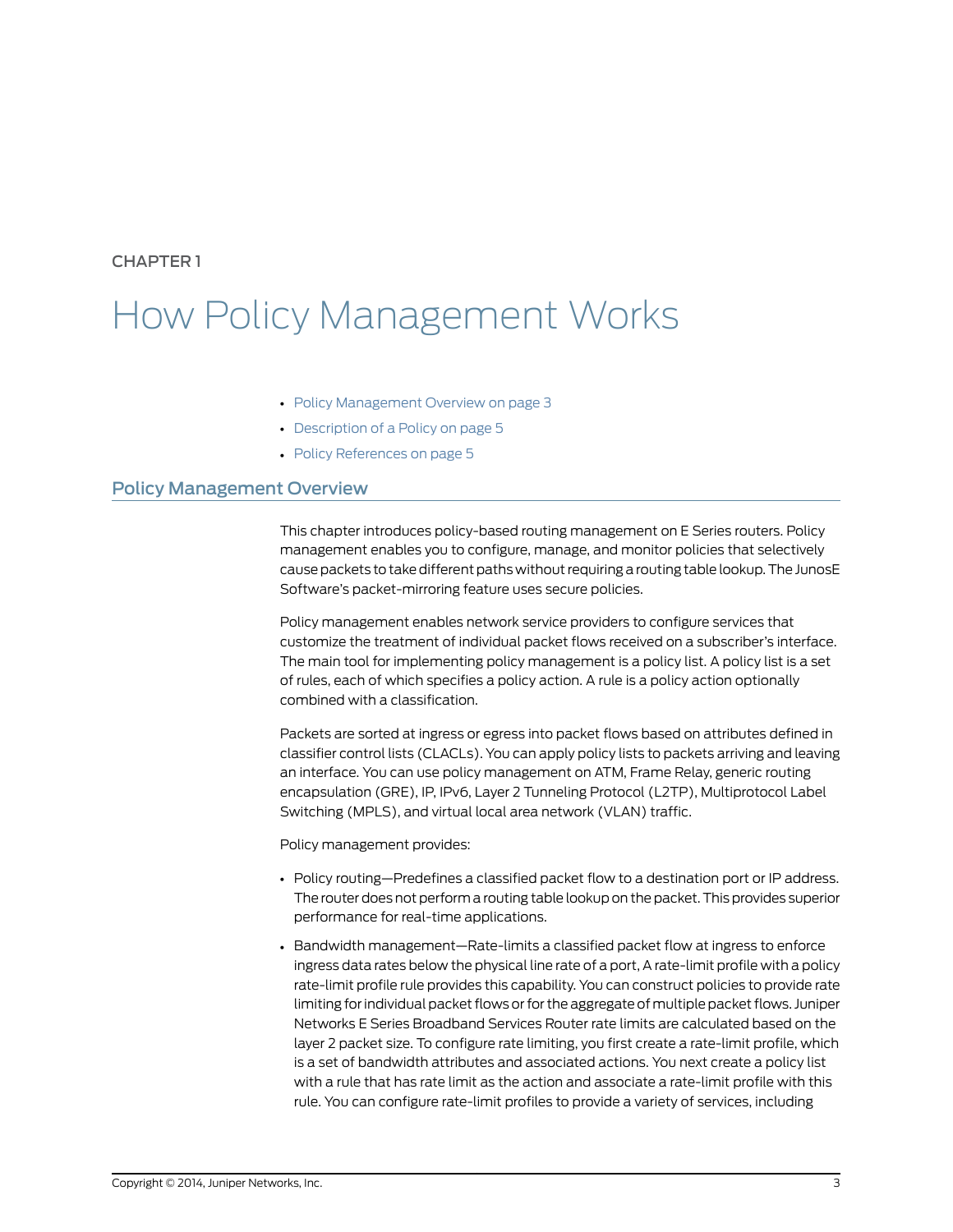tiered bandwidth service where traffic conforming to configured bandwidth levels is treated differently than traffic that exceeds the configured values, and a hard-limit service where a fixed bandwidth limit is applied to a traffic flow. Finally, you can configure rate-limit profiles to provide a TCP-friendly rate-limiting service that works in conjunction with TCP's native flow-control functionality.

- Security—Provides a level of network security by using policy rules that selectively forward or filter packet flows. You can use a filter rule to stop a denial-of-service attack. You can use secure policies to mirror packets and send them to an analyzer.
- RADIUS policy support—Enables you to create and attach a policy to an interface through RADIUS.
- Packet tagging—Enables the traffic-class rule in policies to tag a packet flow so that the Quality of Service (QoS) application can provide traffic-class queuing. Policies can perform both in-band and out-of-band packet tagging.
- Packet forwarding—Allows forwarding of packets in a packet flow.
- <span id="page-13-0"></span>• Packet filtering—Drops packets in a packet flow.
- Packet mirroring—Uses secure policies to mirror packets and send them to an analyzer.
- Packet logging—Logs packets in a packet flow.

Policy management gives you the CLI tools to build databases, which can then be drawn from to implement a policy. Each database contains global traffic specifications. When building a policy, you specify input from one or more of these databases and then attach the policy to an interface. By combining the information from the various databases into policies, you can deploy a wide variety of services.



NOTE: When applying policies to interfaces that are managed by the SRC, avoid using any other policy management tools, such as CLI, RADIUS, COA, or Service Manager. SRC is not compatible with other types of policy management tools. When policies are applied to the interface before SRC management begins, such as at access-accept time, these policies are properly replaced. However, if other policy managers change existing policies while SRC management is active, problems can occur. The precedence of each source when modifying configurations is:

- If you have a pre-configured policy through CLI as part of subscriber PVC/VLAN provisioning, SRC overwrites the policy when the SRC manages the interface
- If you have a policy in the Access-Accept, SRC overwrites the policy when the SRC manages the interface

Related Documentation

- [Description](#page-14-0) of a Policy on page 5
	- Monitoring Policy [Management](#page-24-1) Overview on page 15
	- Policy Management [Configuration](#page-20-1) Tasks on page 11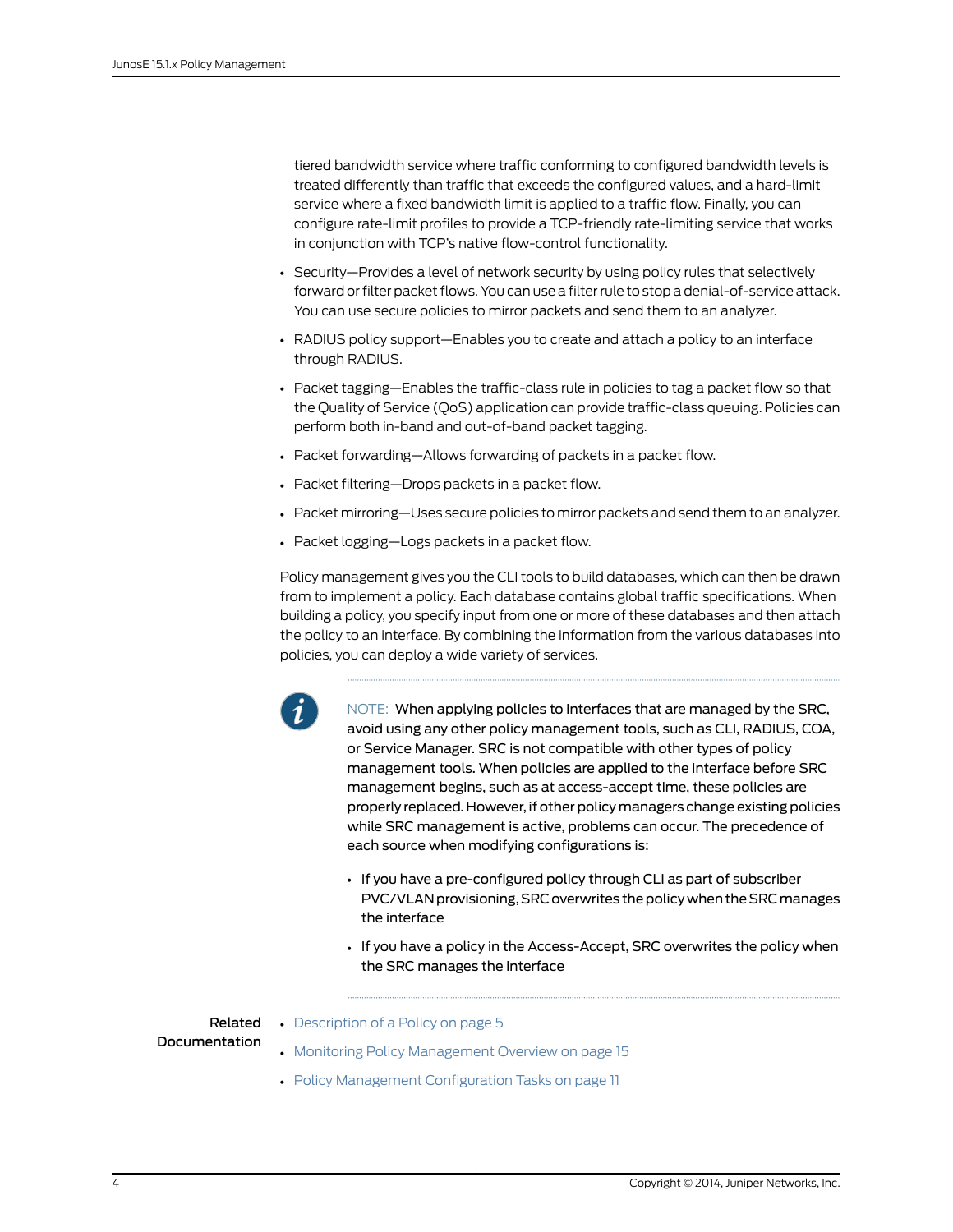### <span id="page-14-0"></span>Description of a Policy

<span id="page-14-2"></span>A policy is a condition and an action that is attached to an interface. The condition and action cause the router to handle the packets passing through the interface in a certain way. A policy can be attached to IP interfaces and certain layer 2 interfaces such as Frame Relay, L2TP, MPLS, and VLAN interfaces. The policies do not need to be the same in both directions.

Packets are sorted at ingress or egress into packet flows based on attributes defined in classifier control lists. Policy lists contain rules that associate actions with these CLACLs. A rule is a policy action optionally combined with a classification.

When packets arrive on an interface, you can have a policy evaluate a condition before the normal route lookup; this kind of policy is known as an input policy. You can also have conditions evaluated after a route lookup; this kind of policy is known as a secondary input policy. You can use secondary input policies to defeat denial-of-service attacks directed at a router's local interface or to protect a router from being overwhelmed by legitimate local traffic. If you have a policy applied to packets before they leave an interface, this is known as an output policy.

Classification is the process of taking a single data stream in and sorting it into multiple output substreams. The classifier engine on an E Series router is a combination of PowerPC processors, working with a Field Programmable Gate Array (FPGA) for a hardware assist.

In the Differentiated Services (DiffServ) architecture, two basic types of classifiers exist. The first classifier type is a multifield (MF) classifier, which examines multiple fields in the IP datagram header to determine the service class to which a packet belongs. The second type of classifier is a behavior aggregate (BA) classifier, which examines a single field in an IP datagram header and assigns the packet to a service class based on what it finds.

There are two categories of hardware classifiers, depending on the type of line module being used. ES2 4GLM, ES2 10G Uplink LM, ES2 10GLM, OC48/STM16, GE-2, and GE-HDE line modules support content-addressable memory (CAM) hardware classifiers—all other line modules support FPGA hardware classifiers.

The maximum number of policies that you can attach to interfaces on an E Series router depends on the classifier entries that make up the policy and the number of attachment resources available on the interface. JunosE Software allocates interface attachment resources when you attach policies to interfaces. E Series routers support software and hardware classifiers. A policy can be made up of any combination of software and hardware classifiers.

# <span id="page-14-1"></span>Related

• Policy [Management](#page-12-1) Overview on page 3

#### Documentation

#### Policy References

For more information about policy management, see the following resources: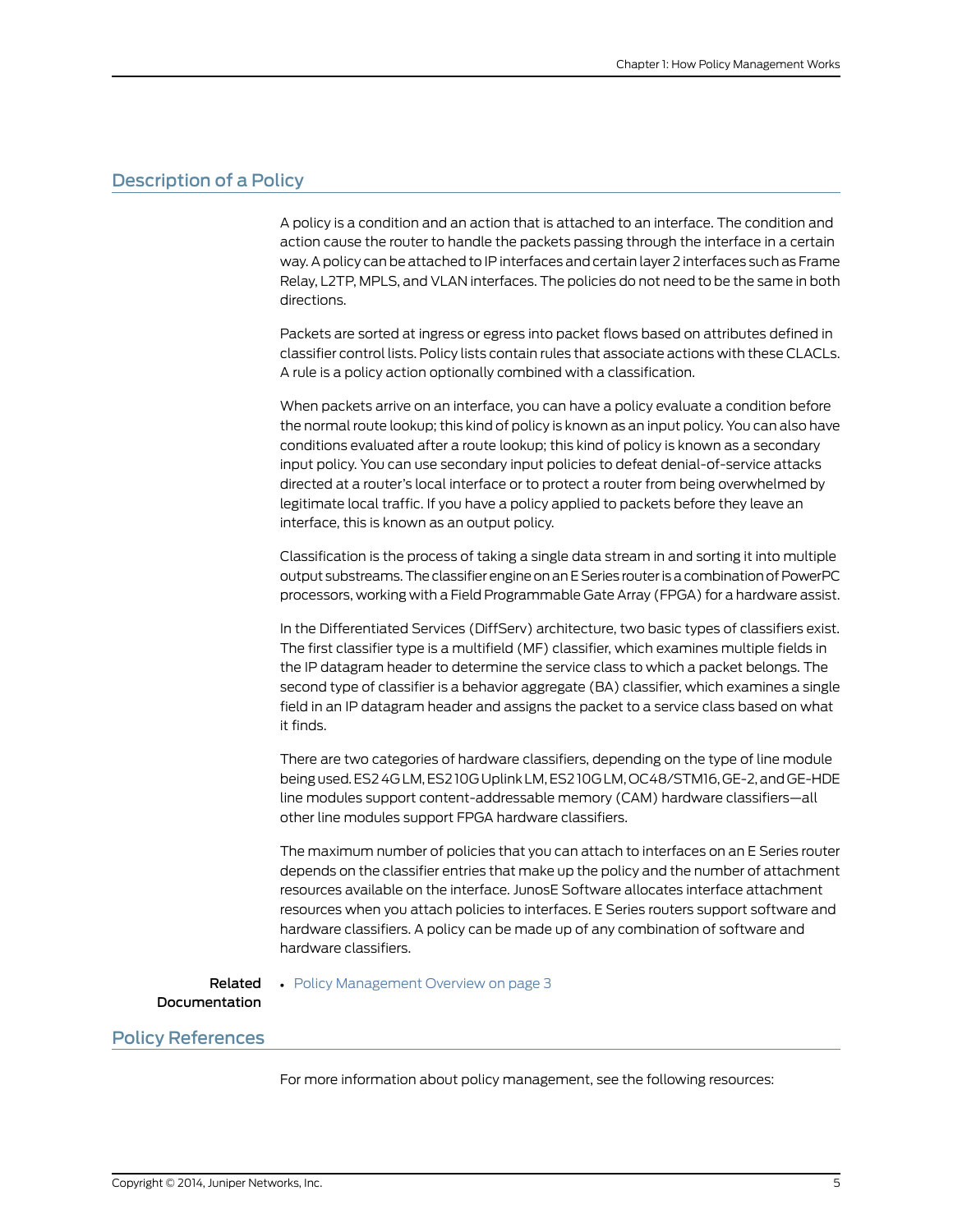- RFC 2474—Definition of the Differentiated Services Field (DS Field) in the IPv4 and IPv6 Headers (December 1998)
- RFC 2475—An Architecture for Differentiated Services (December 1998)
- RFC 2697—A Single Rate Three Color Marker (September 1999)
- RFC 2698—A Two Rate Three Color Marker (September 1999)
- RFC 3198—Terminology for Policy-Based Management (November 2001)

- Related Policy [Management](#page-12-1) Overview on page 3
- Documentation
- Policy Platform [Considerations](#page-16-1) on page 7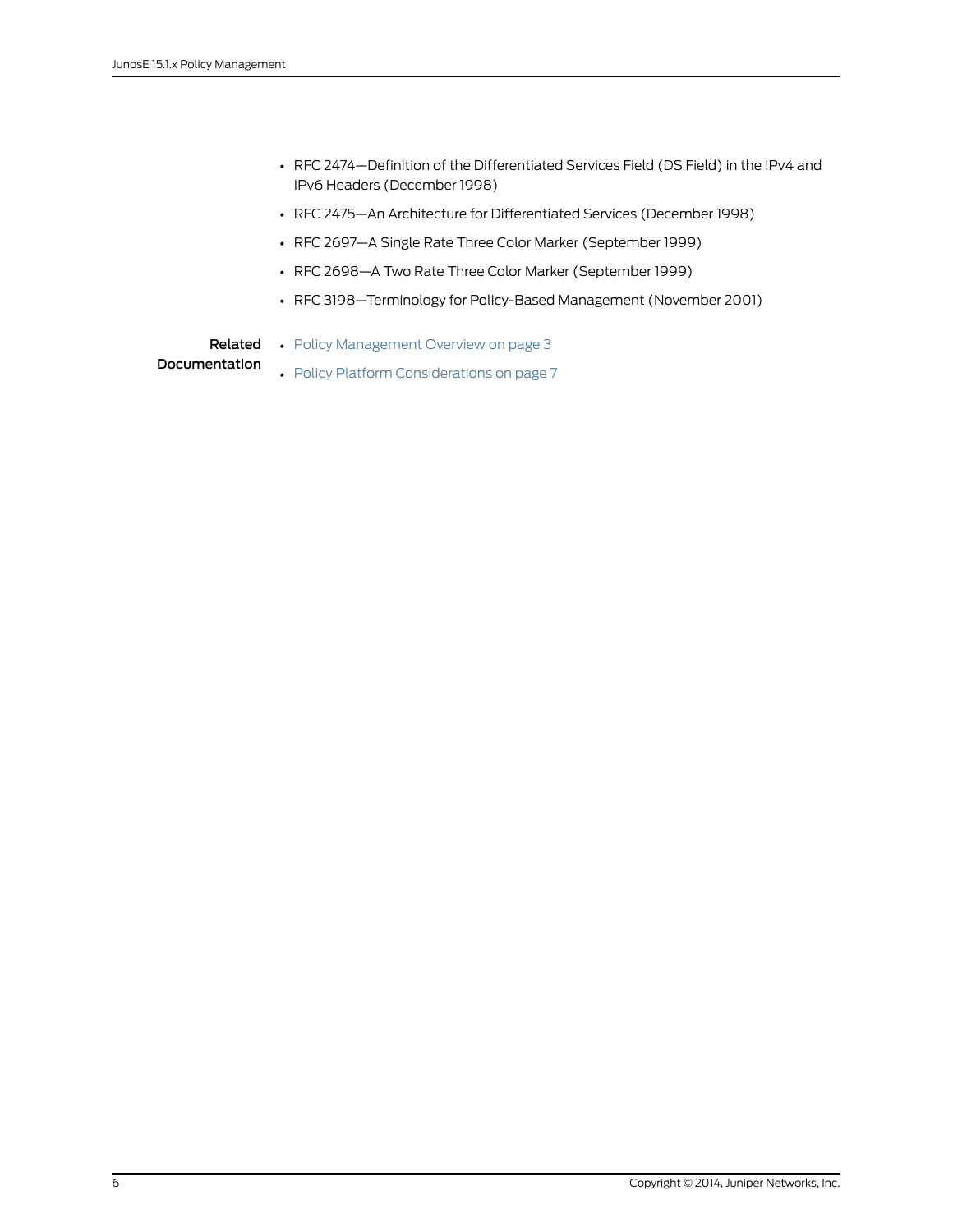# <span id="page-16-0"></span>Hardware Requirements

• Policy Platform [Considerations](#page-16-1) on [page](#page-16-1) 7

## <span id="page-16-1"></span>Policy Platform Considerations

Policy services are supported on all E Series routers.

For information about the modules supported on E Series routers:

- See the *ERX Module Guide* formodules supportedonERX7xxmodels,ERX14xxmodels, and the Juniper Networks ERX310 Broadband Services Router.
- See the *E120 and E320 Module Guide* for modules supported on the Juniper Networks E120 and E320 Broadband Services Routers.
- Related • Policy [Management](#page-12-1) Overview on page 3
- Documentation
- Policy [References](#page-14-1) on page 5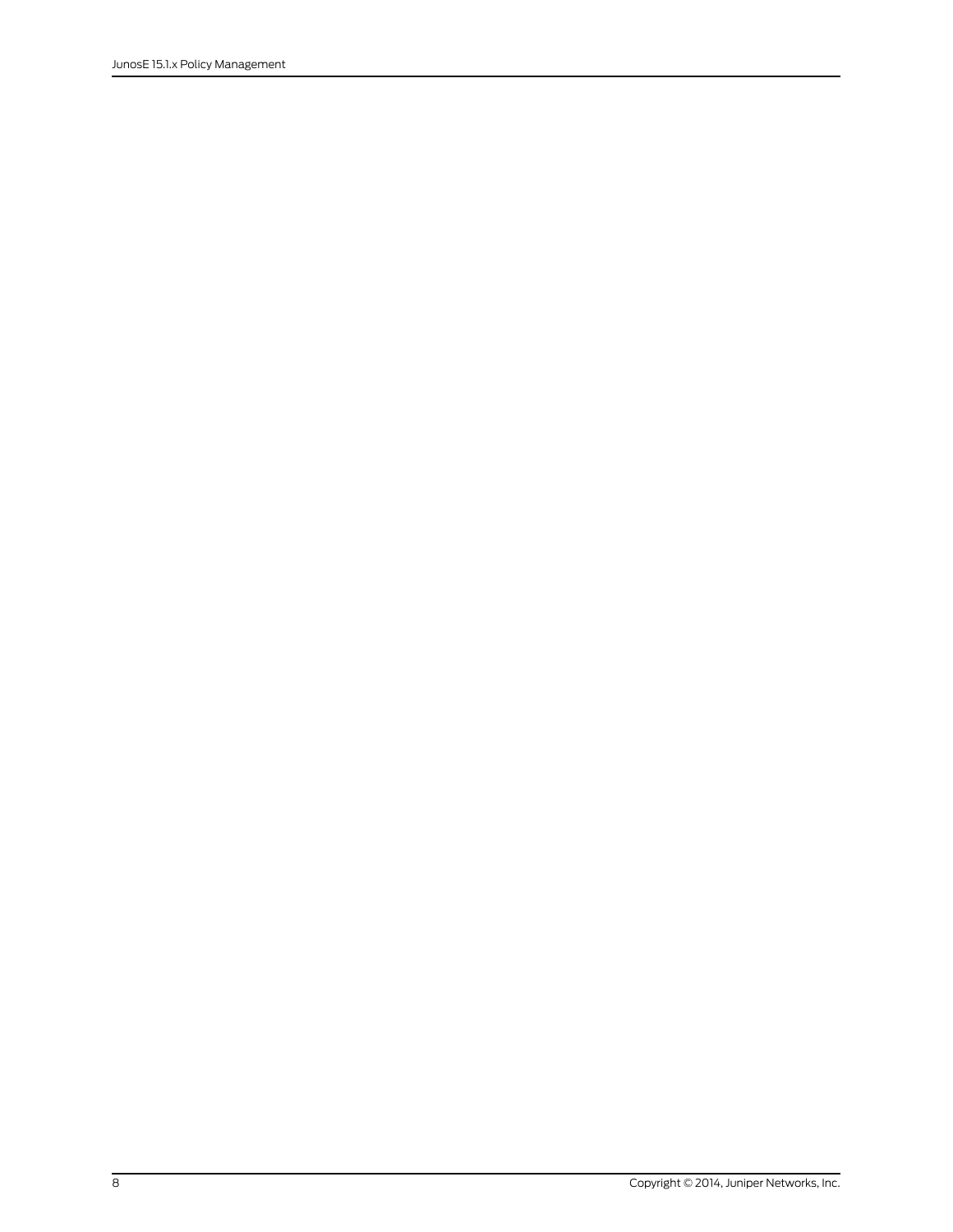<span id="page-18-0"></span>PART 2 Configuration

• [Configuration](#page-20-0) Overview on [page](#page-20-0) 11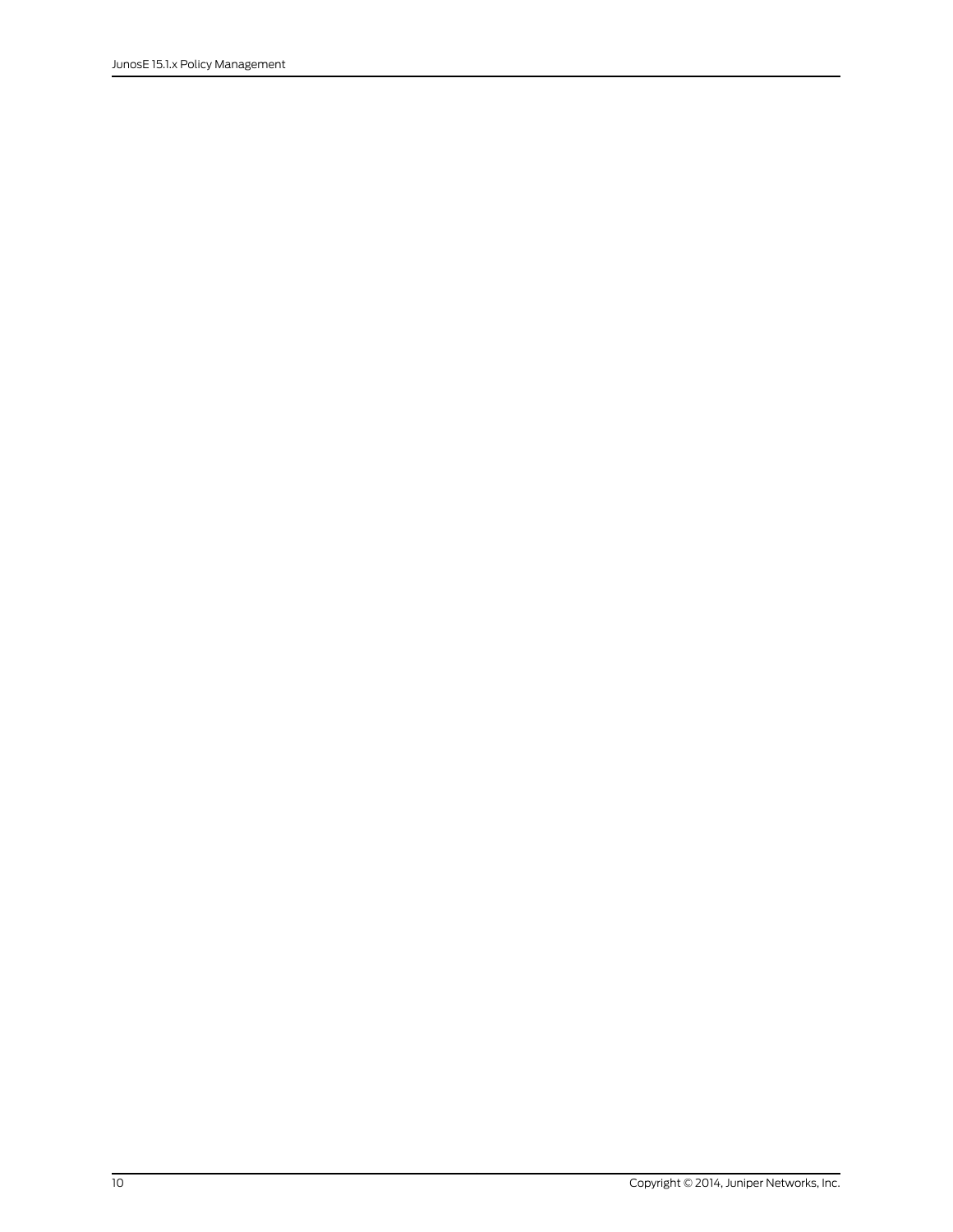# <span id="page-20-0"></span>Configuration Overview

<span id="page-20-2"></span>• Policy Management [Configuration](#page-20-1) Tasks on [page](#page-20-1) 11

## <span id="page-20-1"></span>Policy Management Configuration Tasks

Perform the required tasks and also any optional tasks that you need for your policy management configuration:

1. Create a CLACL (optional).

See *Classifier Control Lists Overview*

- 2. Create a rate-limit profile (optional). See *Creating Rate-Limit Profiles*
- 3. Create a policy list.

See *Policy Lists Overview*

4. Create a classifier group.

See *Classifier Groups and Policy Rules Overview*

- 5. Create one or more policy rules within the classifier group. See *Rate Limits for Interfaces Overview*
- 6. Apply a policy list to an interface or profile. See *Classifier Groups and Policy Rules Overview*

Related Documentation

- Policy [Management](#page-12-1) Overview on page 3
	- [Description](#page-14-0) of a Policy on page 5
	- Monitoring Policy [Management](#page-24-1) Overview on page 15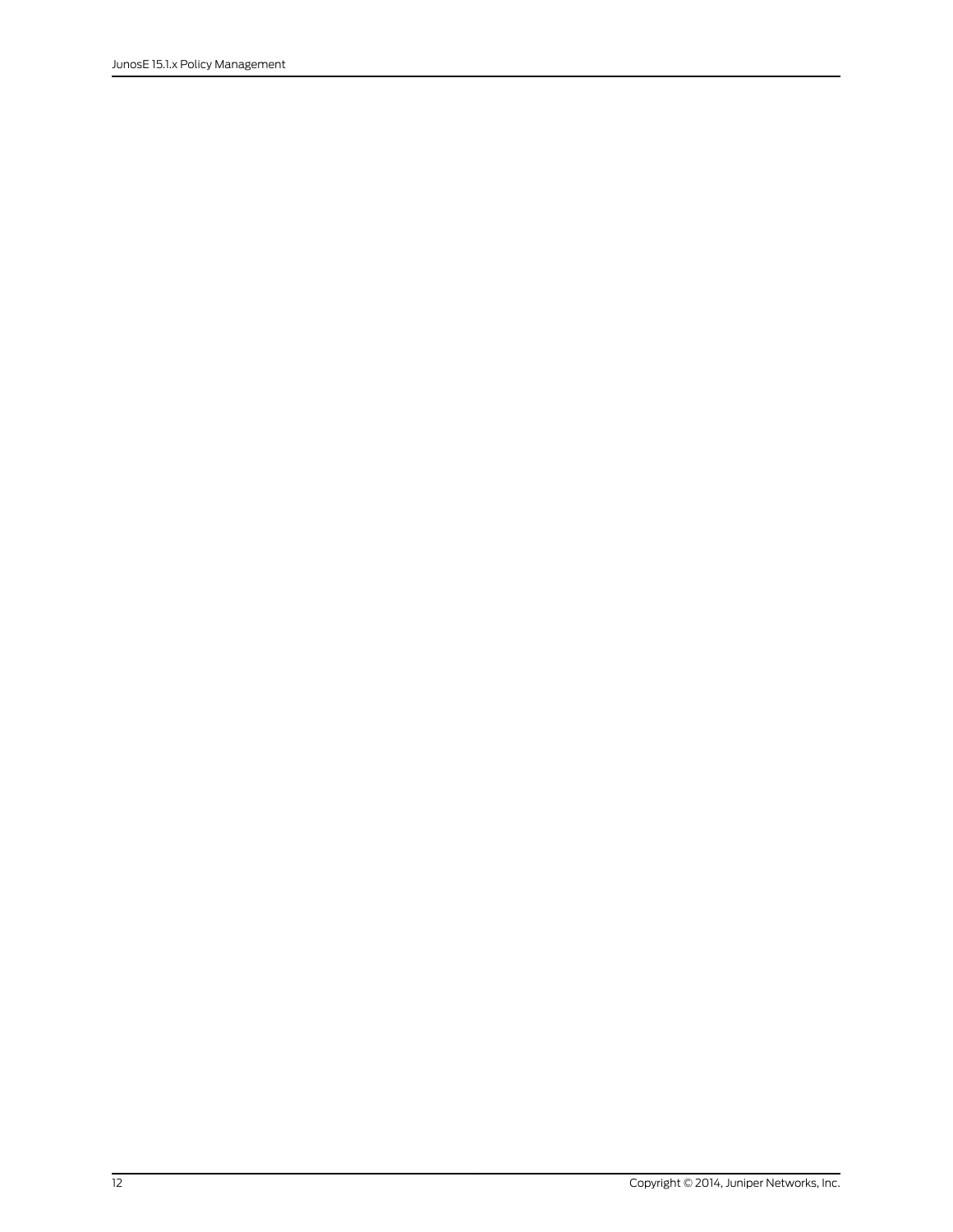<span id="page-22-0"></span>PART 3 Administration

• [Monitoring](#page-24-0) Overview on [page](#page-24-0) 15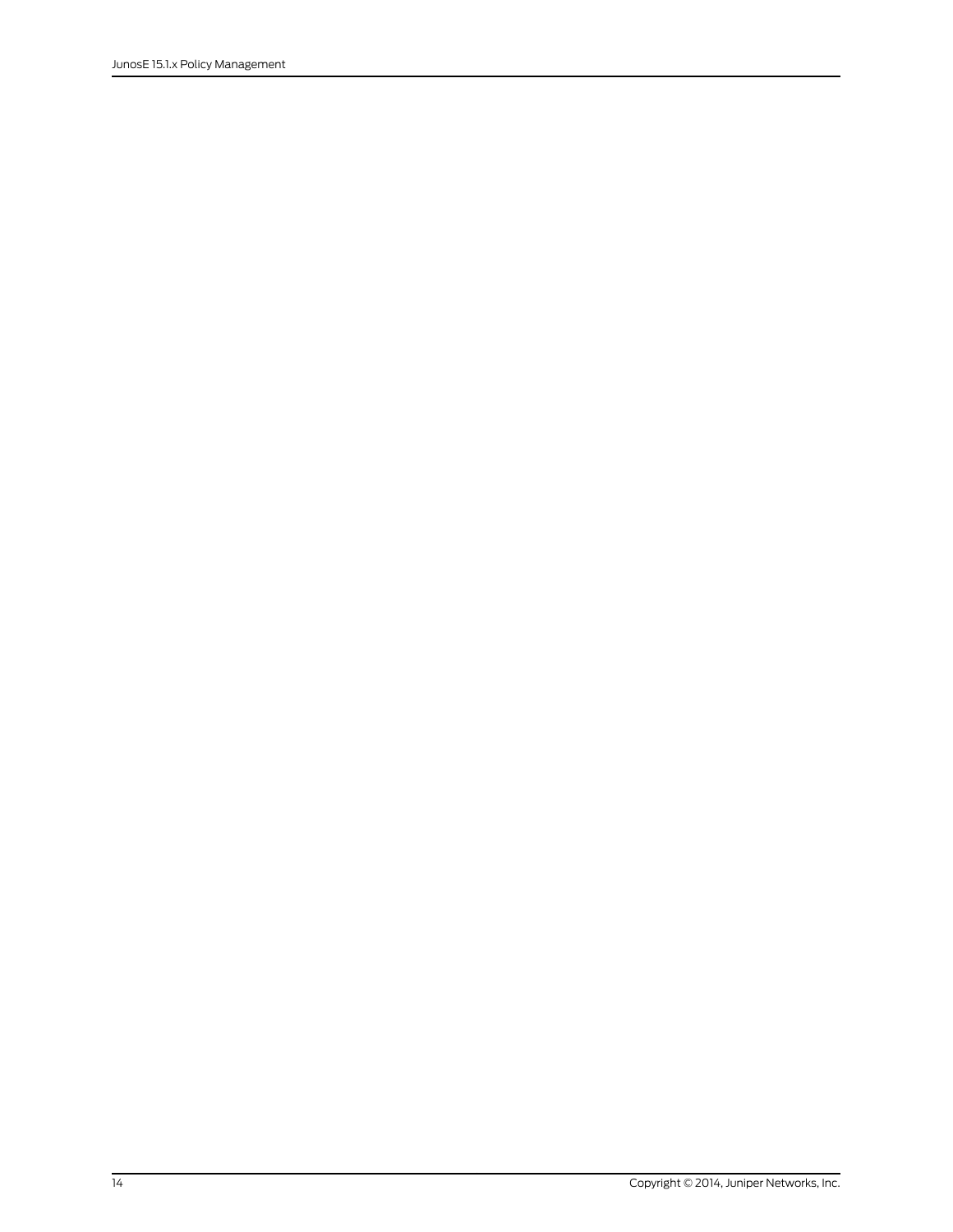# <span id="page-24-0"></span>Monitoring Overview

- Monitoring Policy [Management](#page-24-1) Overview on [page](#page-24-1) 15
- Setting a [Statistics](#page-24-2) Baseline for Policies on [page](#page-24-2) 15

### <span id="page-24-1"></span>Monitoring Policy Management Overview

You can set a statistics baseline and use the **show** command to display your policy configuration and monitor policy statistics. When you set baseline statistics, you can retrieve statistics beginning at the time when the baselining is set. The policy log rule provides a way to monitor a packet flow by capturing a sample of the packets that satisfy the classification of the rule in the system log. See *JunosE System Event Logging Reference Guide* for information about logging.



NOTE: You can use the output filtering feature of the show command to include or exclude lines of output based on a text string you specify. See the *Command-Line Interface* chapter in the *JunosE System Basics Configuration Guide* for details.

<span id="page-24-2"></span>Related Documentation • Policy Management [Configuration](#page-20-1) Tasks on page 11 • Policy [Management](#page-12-1) Overview on page 3

### Setting a Statistics Baseline for Policies

<span id="page-24-3"></span>Purpose You can set a baseline for policy statistics by using the baseline interface command and the atm policy, frame-relay policy, gre-tunnel policy, ip policy, ipv6 policy, l2tp policy, and mpls policy commands. If you do not enable baselining, show command output fields for baseline counters display the contents of the regular statistics counters.

> If you enable statistics, you can enable or disable baselining of the statistics. The router implements the baseline by reading and storing the statistics at the time the baseline is set and then subtracting this baseline when baseline-relative statistics are retrieved. Unlike other baseline statistics, policy baseline statistics are not stored in nonvolatile storage (NVS).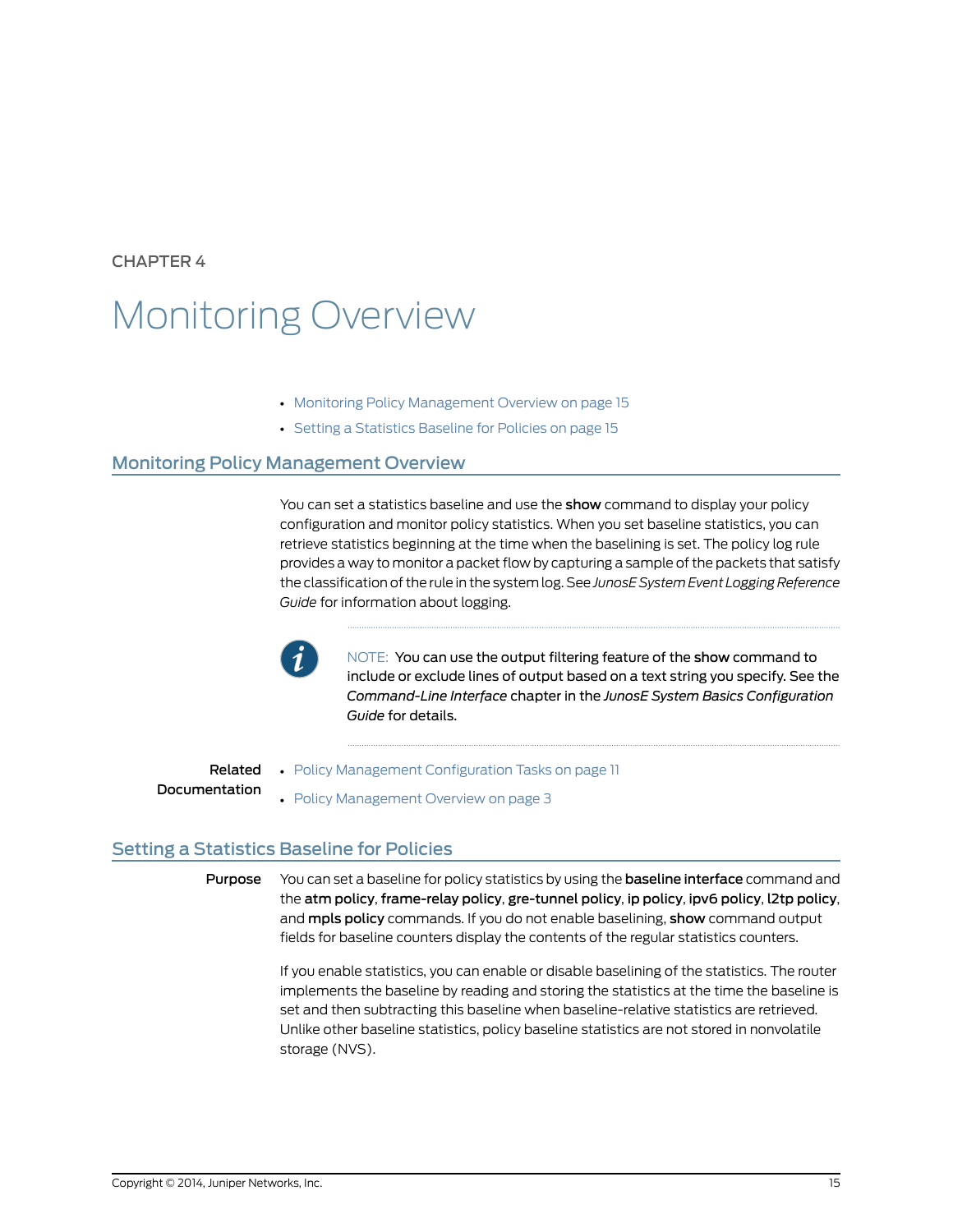If you issue the **baseline interface** command for an interface without first enabling policy statistics baselining on that interface, a warning message indicates that policy baseline statistics are not enabled.

Enable a baseline for the statistics for the attachment of a policy list with statistics enabled to the ingress of an interface.

Action Enable baseline counters.

host1(config)#interface atm 12/0.1 host1(config-subif)#ip policy input routeForXYZCorp statistics enabled baseline enabled

Run the show ip interface command with the delta keyword to show baseline counters:

|               | host1#show ip interface atm 12/0.1 delta<br>$atm12/0.1$ is up, line protocol is up<br>Network Protocols: IP<br>Internet address is 200.200.1.1/255.255.255.0<br>Broadcast address is 255.255.255.255<br>Operational MTU = $9180$ Administrative MTU = 0<br>Operational speed = $155520000$ Administrative speed = 0<br>Discontinuity Time = $1251181$<br>Router advertisement = disabled<br>Administrative debounce-time = disabled<br>Operational debounce-time $=$ disabled<br>Access routing $=$ disabled<br>Multipath mode = hashed |
|---------------|-----------------------------------------------------------------------------------------------------------------------------------------------------------------------------------------------------------------------------------------------------------------------------------------------------------------------------------------------------------------------------------------------------------------------------------------------------------------------------------------------------------------------------------------|
|               | In Received Packets 5, Bytes 540<br>In Policed Packets 0, Bytes 0<br>In Error Packets 0<br>In Invalid Source Address Packets 0<br>In Discarded Packets 0<br>Out Forwarded Packets 5, Bytes 540<br>Out Scheduler Drops Packets 0, Bytes 0<br>Out Policed Packets 5, Bytes 540<br>Out Discarded Packets O                                                                                                                                                                                                                                 |
|               | IP Policy input routeForXYZCorp<br>classifier-group *<br>filter<br>5 Packets 540 Bytes dropped                                                                                                                                                                                                                                                                                                                                                                                                                                          |
|               | <b>Related</b> . atm policy                                                                                                                                                                                                                                                                                                                                                                                                                                                                                                             |
| Documentation | • frame-relay policy                                                                                                                                                                                                                                                                                                                                                                                                                                                                                                                    |
|               | · gre-tunnel policy                                                                                                                                                                                                                                                                                                                                                                                                                                                                                                                     |
|               | $\bullet$ ip policy                                                                                                                                                                                                                                                                                                                                                                                                                                                                                                                     |
|               | • ipv6 policy                                                                                                                                                                                                                                                                                                                                                                                                                                                                                                                           |
|               | • l2tp policy                                                                                                                                                                                                                                                                                                                                                                                                                                                                                                                           |
|               | • mpls policy                                                                                                                                                                                                                                                                                                                                                                                                                                                                                                                           |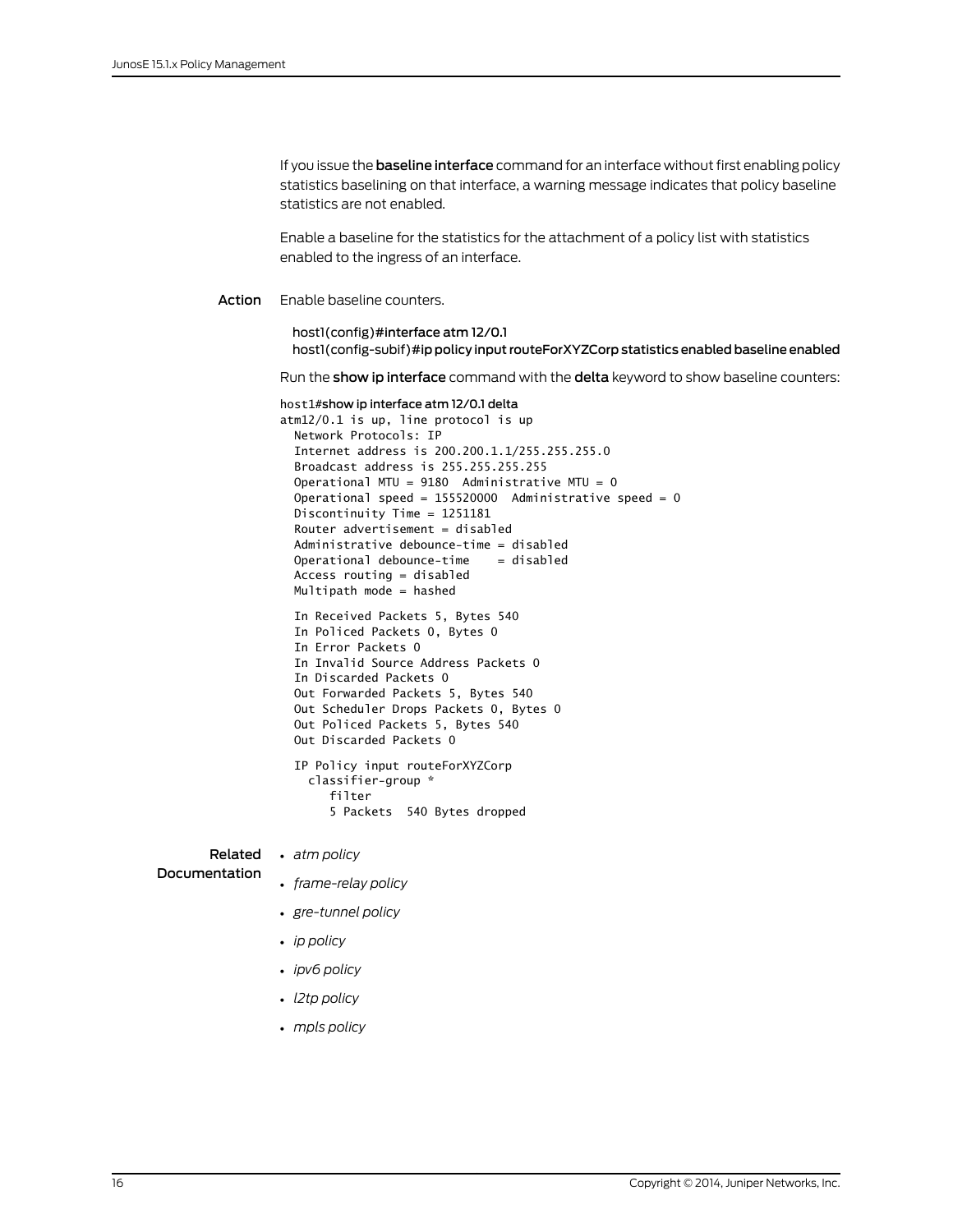<span id="page-26-0"></span>PART 4

# Index

• [Index](#page-28-0) on [page](#page-28-0) 19